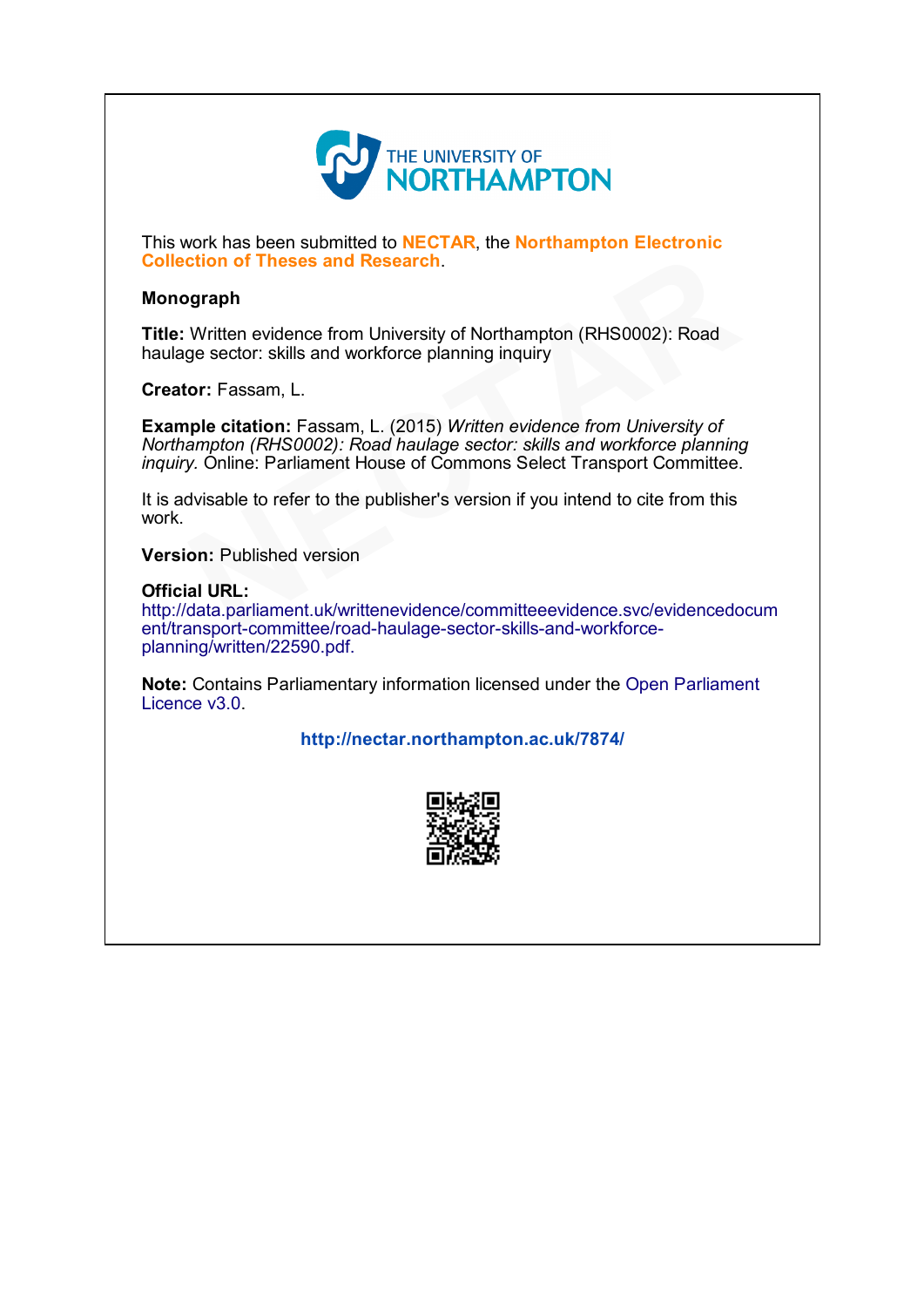# Written evidence from University of Northampton (RHS0002)

- 1. I am currently engaged in the academic environment as a Senior Lecturer in Supply Chain management at the University of Northampton. I sit on both the local authority's Strategic Board for logistics and the Northamptonshire Police Modern Slavery supply chain board. Prior to my academic appointment I held a range of board-level appointments in the logistics and supply chain industry in the UK and overseas.
- 1.1 I offer a contribution to the debate around logistics skills premised on the previous and current research in the area of innovation and development in the sector, allied to my previous experience within the supply chain arena and involvement in a regional and national sector skills strategy development role.

# **2. Introduction**

2.1 The Centre of Excellence in Logistics and Supply [hereafter, CELAS] at the University of Northampton offers innovative approaches to addressing the challenges of logistics and supply chain operations, both at the local and global level. CELAS collaborates with the public, private and third sectors to foster collaborative and innovate solutions to foster continual value chain growth.

2.2 CELAS in 2014 undertook regional and national studies into the logistics and supply chain sector skills landscape and has been instrumental in working with the local authority [Northamptonshire], and associated professional bodies, in ensuring that education and training provision meets the needs of UK business, to overcome the identified cross functional logistics and supply chain skill shortage.

2.3 Our approach to skills gap analysis goes beyond mere identification of shortfalls and the acknowledged short-termism that characterises the sector [logistics]. Instead we considered the longer term strategic needs of industry across Europe, constructing a pathway of education with training providers, at FE and HE level, empowering business to source employees (from National Apprentices through to MBA graduates or holders of doctorates) with a cohesive, transferable and recognized qualification set, which will foster innovation and mobility, as well as enhancing national competitiveness.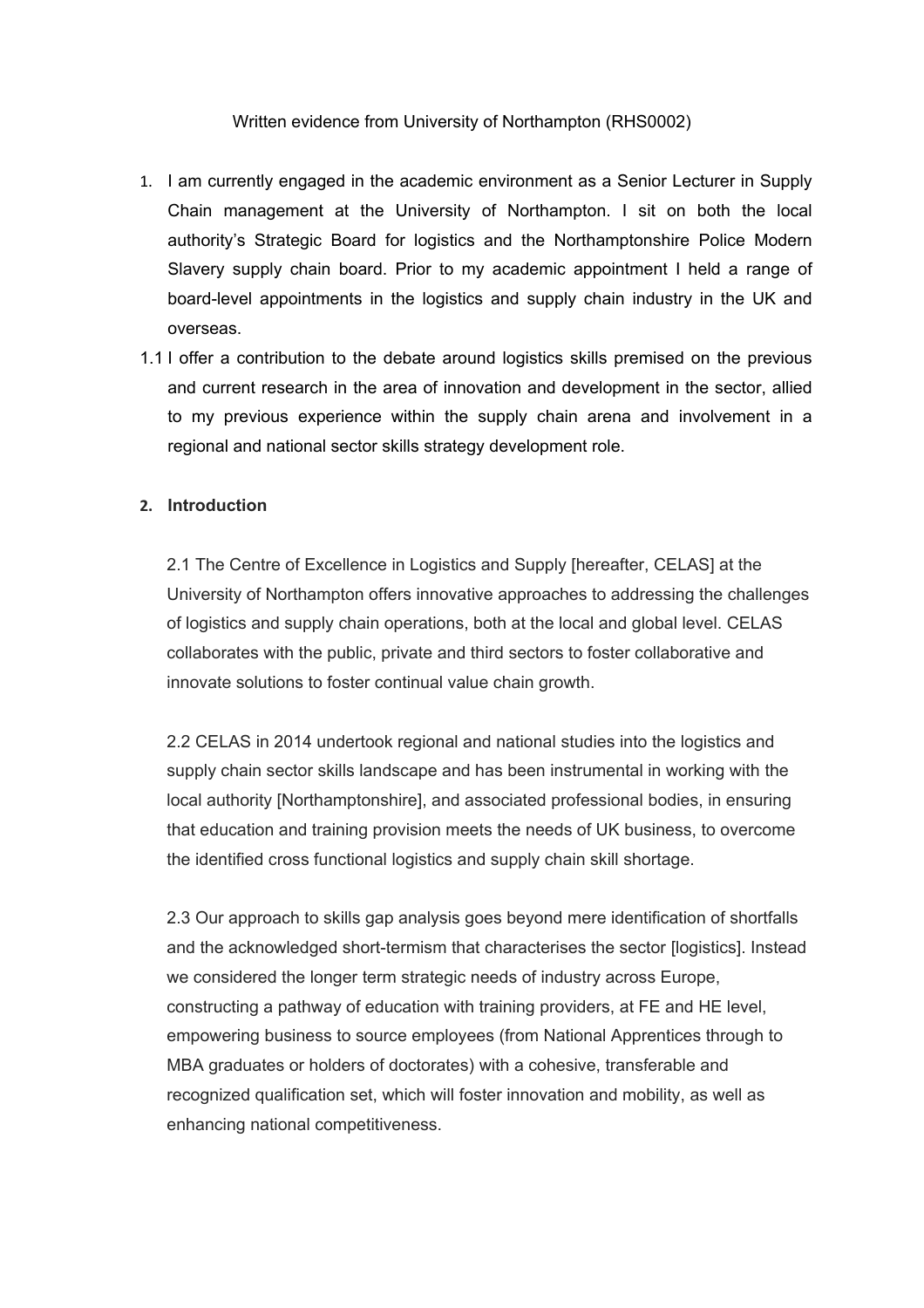2.4 Our response to the Transport Select Committee's inquiry into the UK's logistics skills shortage is focused on two areas of past and current research within CELAS:

2.4.1 The regional and national key drivers affecting the logistics industry today (Section 3).

2.4.2 A national approach to collaborative education, meeting the sustainable needs of organizational growth, which fosters greater industry wide inclusion and promotes awareness and interest of this industry as a career option for employees of all ages and backgrounds (Section 4).

# **3. Current themes affecting UK logistics**

- 3.1 The UK is experiencing a rise in 're-shoring', which is validated by the Markit/CIPS Manufacturing and purchasing index for the UK, which in 2014 indicated the strongest period of manufacturing growth in the index's 22 year history.
- 3.2 A recent PwC supply chain report, estimates that there is a potential additional £6bn of output for the UK economy achievable through re-shoring, with an anticipated creation of 100,000 new jobs by 2020. However, the UK Warehousing Association (UKWA) suggests that investment and planning in the delivery of logistics and supply chain skills will not rise to meet this demand. Therefore, we can draw the logical inference that for UK growth, greater focus and investment is urgently needed to enable the logistics and supply chain sectors to compete on the global stage [re-shoring] and grow sustainably.
- 3.3 Outside of the potential upshift in resource requirement for re-shoring trends, the UKWA estimates that the logistics sector will require an *additional* 900,000 workers by 2020. In a bid to address this requirement additional funding has been put in place for apprenticeships, however this will still deliver a short fall of 889,680 based on 2014 predicted numbers. Note that this significant deficit excludes LGV drivers, a further – and even more critical skills shortages - according to the trade associations Chartered Institute of Logistics and Transport (CILT), Road Haulage Association (RHA) and Freight Transport Association (FTA).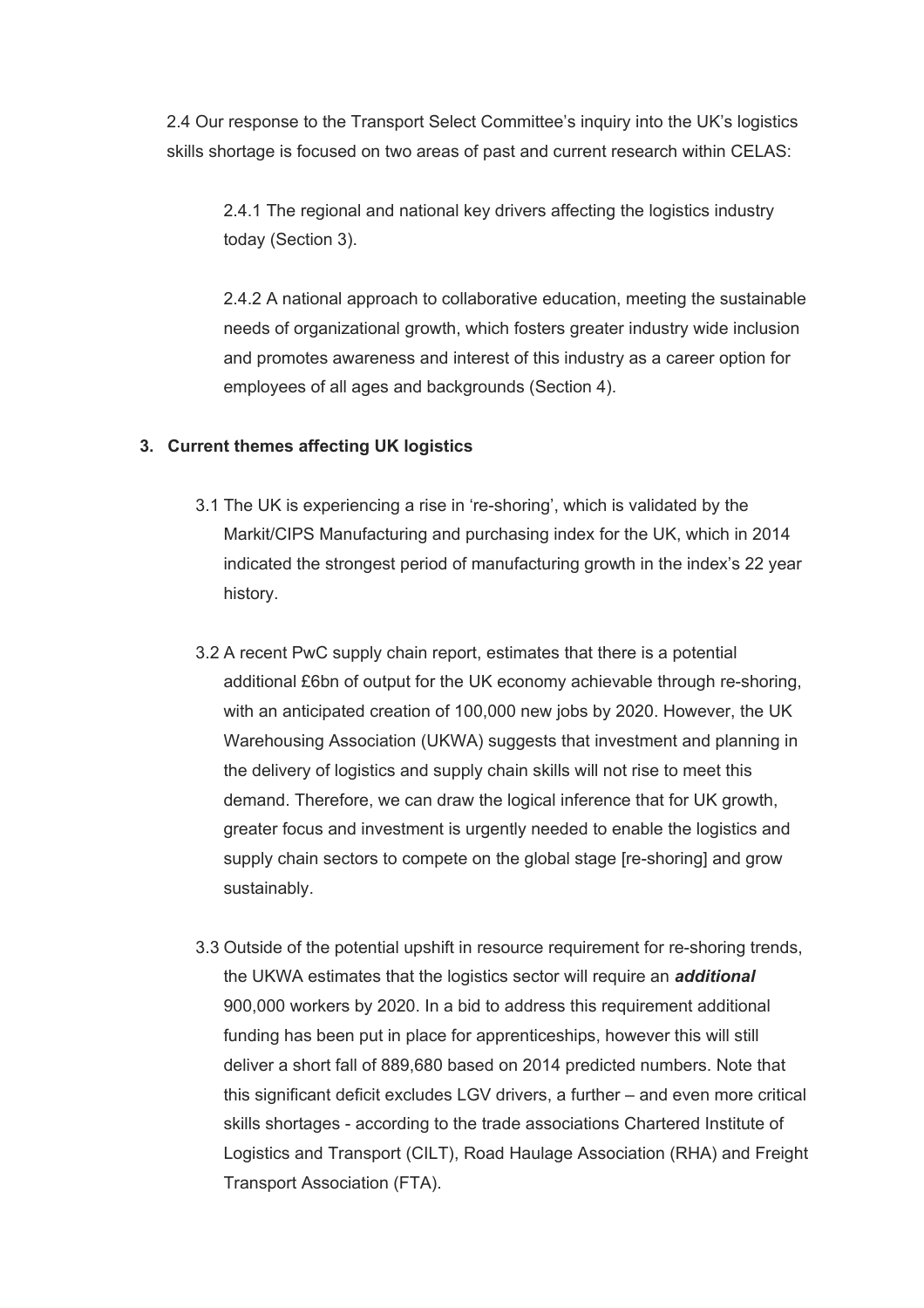- 3.4 As part of the drive for closing the skills gap, the afformentioned PwC report goes on to suggest that regional and national centres be established to serve organizational needs, citing the London Tech city model as an exemplar to model.
- 3.5 CELAS' report into the logistics and supply chain sector across the East Midlands indicates that a large proportion of employees have relocated from outside the UK to meet the current skills gap. One major Northamptonshire employer and global brand, cites 85% of workers are of Eastern European origin, and an employment agency in the sector [logistics & supply chain] asserts that 95% of workers on their books are of non-UK origin. This generates a critical risk and vulnerability for UK growth and sustainability in the sector if these workers that we have come to rely on in UK industry migrate and themselves 're-shore'.
- 3.6 Respondents in the research study reported that the top two critical issues affecting growth in their businesses today relate to (a) the availability of skilled operatives and (b) the availability of management personnel. This validates the position of the UKWA – that minimal impact in terms of additional skilled / qualified employees are available to the market - and CELAS's assessment that not enough is being done to showcase the rapidly expanding logistics and supply chain sector as a career destination.
- 3.7 We have identified a strategic shortfall at both operative and management levels, and it is beyond doubt that greater innovation and educational investment is needed to showcase a pathway of career opportunities in logistics, from entry-level through to board room (e,g, schools, Colleges, DWP).

# **4 A national approach to skills innovation**

4.1 Current skills investment is clearly not going to bridge between organically increasing availability of employees and the present demand within the logistics and supply chain sector – let alone meet the future growth needs of industry. This puts the UK at risk in terms of abilities to compete on the global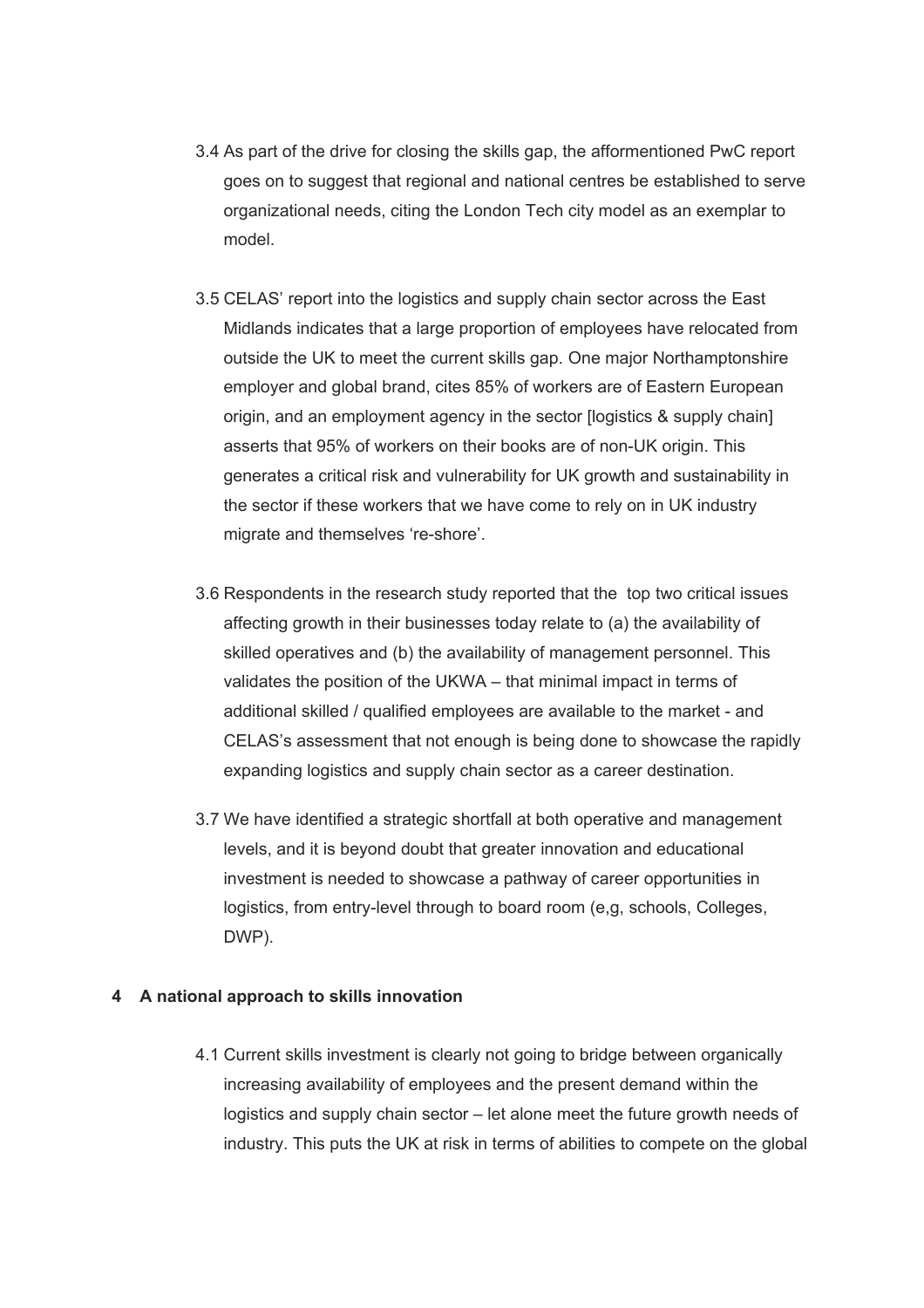stage, with many companies actively planning or considering relocation as a method of overcoming this challenge.

- 4.2 The industry (logistics) is not understood by schools careers counsellors or other influential opinion-formers - CELAS has evidenced gaps in current school careers advice to students. There are steps being taken on a local level to address this, but it is a piecemeal approach - more cohesive and coherent action is needed to raise the profile of logistics at school age. CELAS is addressing this with the local CILT chapter and STEM association, however this is a regional approach to a national problem. UK plc deserves better.
- 4.3 Following on from the need for the logistics industry to have its profile raised, more is also needed in terms of an innovative approach to education. Clearly (as noted above) identifiable skills gaps can be seen at operative and management level within the sector. However, little is being done to deliver a 'stairway' of education, such as a 'warehouse-wheels-supervisormanagement' approach to career advancement in the sector. CELAS is working with a group of Nationally located colleges to dovetail lower level skills with a pathway of accredited FE/HE education which showcases careers in logistics with open opportunities (based on ability) for progression from warehouse operative, truck driver, to supervisor and manager, making the sector more 'career ready' to aspiring young professionals. Again however, this is being achieved on a regional basis, a national strategic approach is needed to truly address the progression challenges faced.
- 4.4 Ex-offenders are a body of workforce quite often overlooked in terms of retraining pathways and/or skills shift. With the correct framework – and on a national basis - CELAS has identified that a pathway of collaborative education between FE and HE can begin delivery in prisons, which, when underpinned by the correct 'return to society programme', can assist greatly with delivering social value, reducing recidivism and associated costs and social ills, as well as meeting these major business skills needs.
- 4.5 The UK could learn from the furrow ploughed by European partners such as the Dutch with the Deltalinqs project. This [Deltalinqs] is a funded organization based in the port of Rotterdam that acts as an education and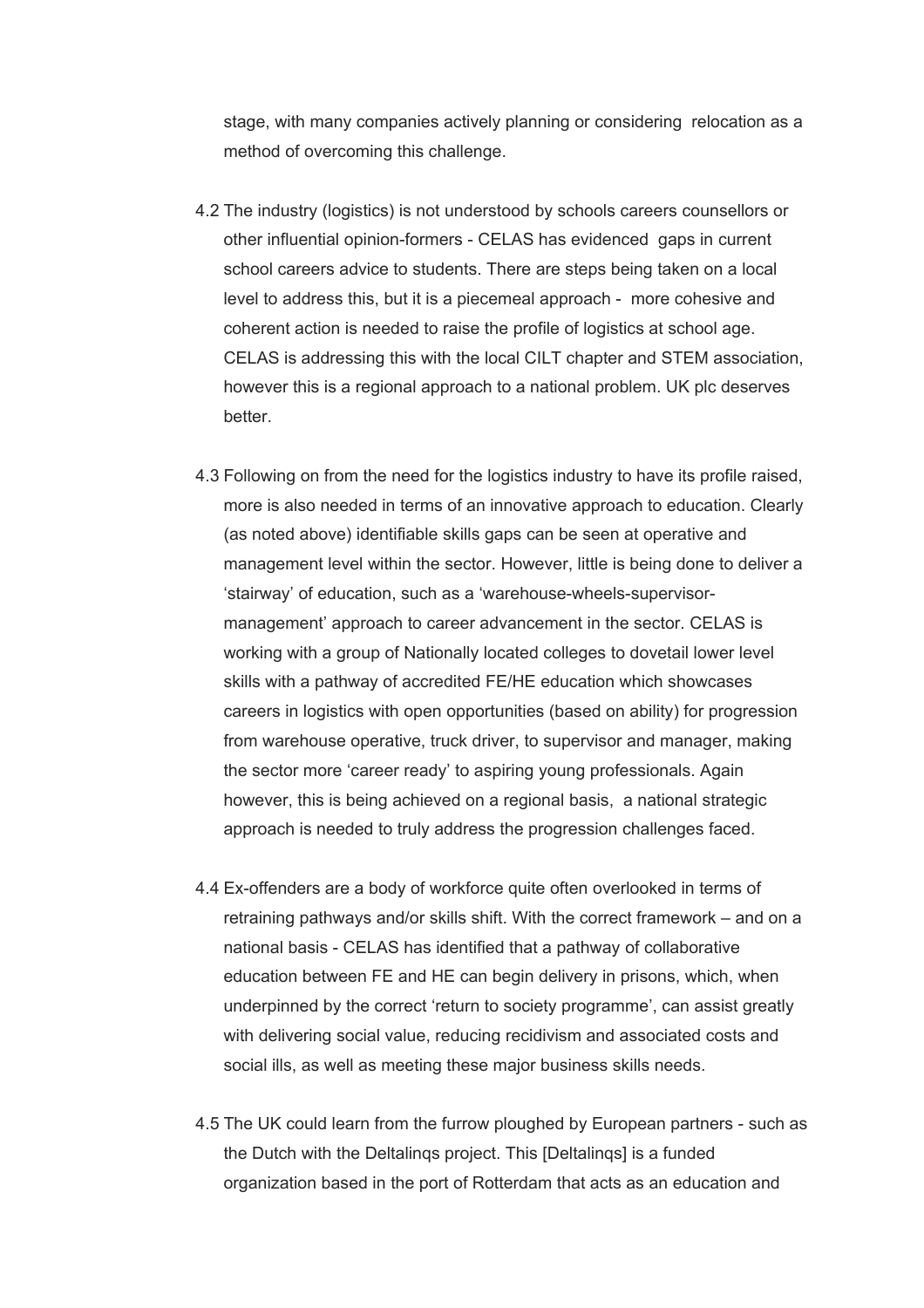advancement centre for the logistics sector, by making it [the sector] more appealing through education to school age students. It has served well in curbing the previous logistics skills shortages the port suffered in the past and acts as an exemplar to other European countries to follow.

- 4.6 CELAS research has identified that the skills shortage spans each element of the supply chain (not just drivers and operatives), thus a National logistics centre of excellence concept (such as Deltalinqs, NL) can not only act as a centre for education and skills, but also as an industry sector centre for *innovation*, supporting SME and Large enterprise alike. Furthermore, external actors such as schools, colleges and those looking for a career change, can make avail, serving to demonstrate understandable career pathways and industry awareness raising, which we [CELAS] have found in the report to be an issue.
- 4.7 Additionally, growth in this strategically important sector will only come from investment in closing industry-identified skills gaps - whether this be drivers, engineers, operatives, managers etc. Having a national centre of excellence in logistics will act as the conduit for global growth and attract to the UK markets who are suffering logistics skills shortages elsewhere across the globe.

# **5 Conclusion**

- 5.1 CELAS has identified by working with local authorities and business on a local and global basis - the logistics skills shortage is a barrier to growth. Without investment and a collaborative national alignment of a strategy to address logistics and supply chain skills, the UK will undoubtedly suffer challenges - not only in maintaining its current level of output, but will certainly also have development and innovation stifled.
- 5.2 It is the strong belief of CELAS that the UK has an opportunity to put itself at the centre-stage of global logistics, combining its expertise in education with a desire for innovation in creating a centre for excellence, a centre that will attract industry to do business in the UK.